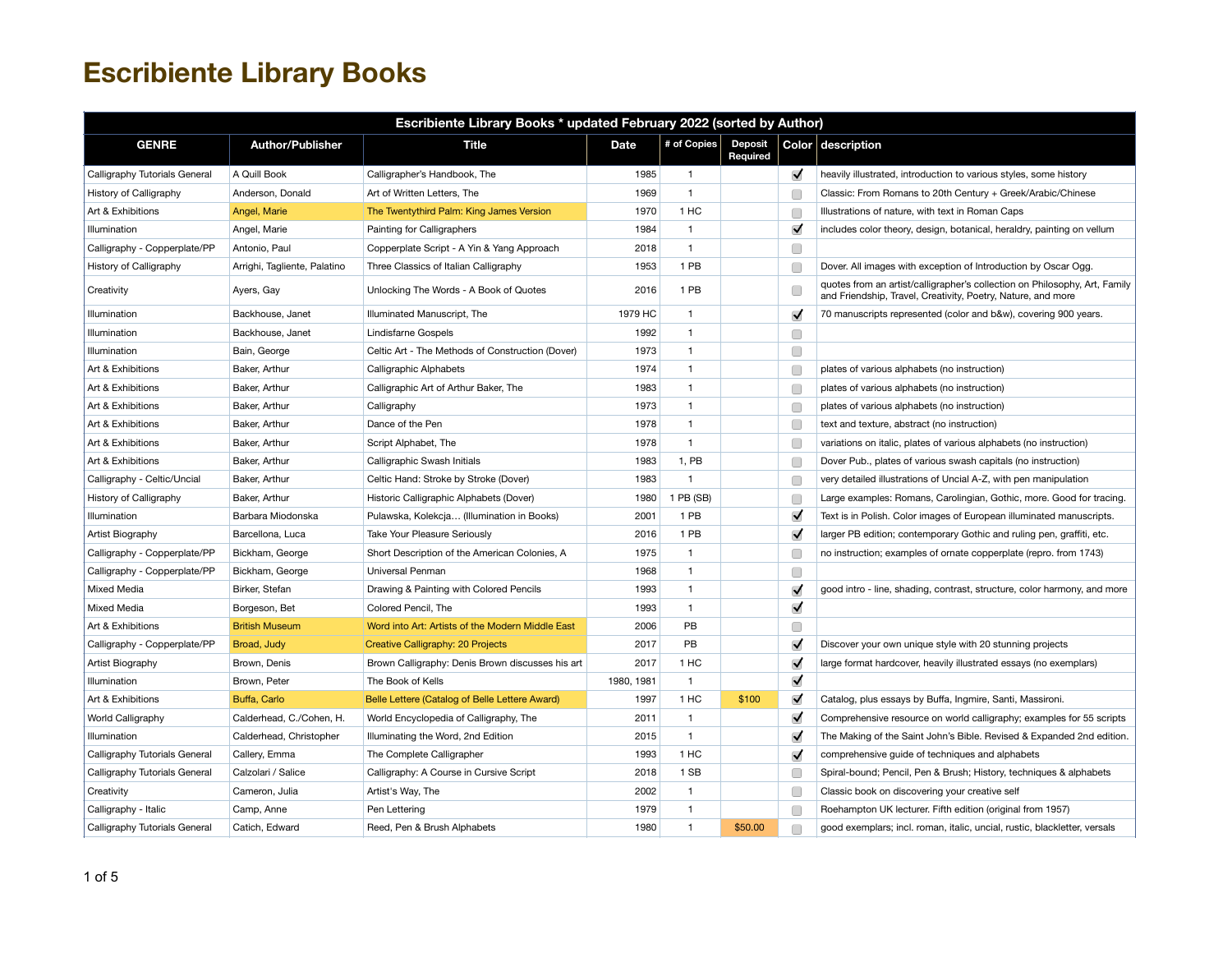| Escribiente Library Books * updated February 2022 (sorted by Author) |                          |                                                                         |              |              |                            |                      |                                                                                                                                                   |  |  |  |
|----------------------------------------------------------------------|--------------------------|-------------------------------------------------------------------------|--------------|--------------|----------------------------|----------------------|---------------------------------------------------------------------------------------------------------------------------------------------------|--|--|--|
| <b>GENRE</b>                                                         | <b>Author/Publisher</b>  | <b>Title</b>                                                            | <b>Date</b>  | # of Copies  | <b>Deposit</b><br>Required |                      | Color description                                                                                                                                 |  |  |  |
| History of Calligraphy                                               | Catich, Edward           | Origin of the Serif, The (2nd Edition)                                  | 1991         | $\mathbf{1}$ |                            | O                    | the bible for gaining a deep understanding of Roman Capitals                                                                                      |  |  |  |
| Handmade Cards & Crafts                                              | Chambers, Anne           | A Guide to Making Decorated Papers                                      | 1989         | 1 PB         |                            | □                    |                                                                                                                                                   |  |  |  |
| Calligraphy Tutorials General                                        | Chazal, Julien           | Calligraphy: A Complete Guide                                           | 2013         | $\mathbf{1}$ |                            | $\blacktriangledown$ | 40 exemplars; Roman, Medieval, Gothic, Contemporary + PointedPen                                                                                  |  |  |  |
| Calligraphy - Copperplate/PP                                         | Cheng, Jarrin            | Flourishing: Incorporating Modern Flourishes into<br>Your Lettering     | 2017         | 1 PB         |                            | $\blacktriangledown$ | guidebook to help you embellish your modern calligraphy letterforms<br>with loops, swoops, turns, and letter extensions                           |  |  |  |
| Art & Exhibitions                                                    | Child, Heather           | Calligraphy Today (2nd Edition)                                         | 1988         | 1 HC         |                            | Г                    | New examples; includes some history, lots of examples; no instruction                                                                             |  |  |  |
| Art & Exhibitions                                                    | Child, Heather           | Calligraphy Today (1st Edition)                                         | 1976         | $\mathbf{1}$ |                            | Œ                    | includes some history, lots of examples; no instruction                                                                                           |  |  |  |
| Artist Biography                                                     | Child, Heather           | More than Fine Writing: The Life and Calligraphy<br>of Irene Wellington | 1987         | $\mathbf{1}$ |                            | $\blacktriangledown$ | Wellington was a very influential English calligrapher. Lots of examples<br>of her work, plus essays by the author, Ann Heckle, & Donald Jackson. |  |  |  |
| Calligraphy Tutorials General                                        | Child, Heather           | Lessons in Formal Writing (Edward Johnson)                              | 1986         | 1 PB         |                            | C                    | Tributes to EJ; samples, lectures and lessons by EJ                                                                                               |  |  |  |
| Calligraphy Tutorials General                                        | Child, Heather           | <b>Edward Johnston</b>                                                  | 1971         | $\mathbf{1}$ |                            | Œ                    | Classic: terrific reference on "penmanship" history; Foundational tips                                                                            |  |  |  |
| Illumination                                                         | Child, Heather           | Calligrapher's Handbook, The (The Society of<br>Scribes & III.)         | 1986         | $\mathbf{1}$ |                            | Œ                    | Instructional: making quills, gilding, writing on parchment & vellum                                                                              |  |  |  |
| Handmade Cards & Crafts                                              | Choi, Kerr, Jaworski     | The Art of Card Making                                                  | 2005         | 1 PB         |                            | $\blacktriangledown$ | covers special days, thank yous, collage, fold-out, photos, envelopes                                                                             |  |  |  |
| Calligraphy Tutorials General                                        | Cicale, Annie            | Art & Craft of Hand Lettering, The                                      | Revised 2018 |              |                            | Г                    | Recommended for beginners                                                                                                                         |  |  |  |
| Calligraphy Tutorials General                                        | Cicale, Annie            | Art & Craft of Hand Lettering, The                                      | 2004         | $\mathbf{1}$ |                            | $\blacktriangledown$ | Recommended for beginners                                                                                                                         |  |  |  |
| Illumination                                                         | Cirker, Blanche          | Book of Kells - Selected Plates in Full Color, The                      | 1982         | $\mathbf{1}$ |                            | $\blacktriangledown$ |                                                                                                                                                   |  |  |  |
| Art & Exhibitions                                                    | Clark, Michael           | In a Lone Breath                                                        | 2019         | 1 PB         |                            | $\blacktriangledown$ | A look at the process/design of Michael Clark. Various styles.                                                                                    |  |  |  |
| History of Calligraphy                                               | Clayton, Ewan            | The Golden Thread: A History of Writing                                 | 2014         | $\mathbf{1}$ |                            | C                    | Very readable history, from the Romans to computer typography                                                                                     |  |  |  |
| Book Arts & Boxes                                                    | Cockerell, Douglas       | Bookbinding and the Care of Books                                       | 1979         | $\mathbf{1}$ |                            | Œ                    | Classic: written 1901, public domain                                                                                                              |  |  |  |
| Creativity                                                           | Compilation              | Pocket Positives for Inspiration (Quotes)                               | 2006         | 1 PB         |                            | Œ                    | a book of quotations, nice length for calligraphy                                                                                                 |  |  |  |
| Handmade Cards & Crafts                                              | Cook, Mary Lou           | Pastecraft (1st edition)                                                | 1975         | $\mathbf{1}$ |                            | Г                    | using Paste, Fabric, and Shellac to Cover Surfaces and Solid Objects                                                                              |  |  |  |
| Calligraphy Tutorials General                                        | Couch, Malcolm           | Creative Calligraphy: The Art of Beautiful Writing                      | 1996         | 1 HC         |                            | $\blacktriangledown$ | Many Styles. Versals exemplar used by Janice G. (10/18)                                                                                           |  |  |  |
| Calligraphy - Blackletter                                            | Cristina Paoli           | Mexican Blackletter                                                     | 2006         | 1 HC         |                            | $\blacktriangledown$ | no instruction; interesting look at the history of BL in Mexican culture                                                                          |  |  |  |
| Art & Exhibitions                                                    | DaBoll, Raymond          | Dream, A                                                                | 1977         | $\mathbf{1}$ |                            | O                    |                                                                                                                                                   |  |  |  |
| Illumination                                                         | Davis, Courtney          | 101 Celtic Illuminated Letters                                          | 2005         | 1 PB         |                            | ✓                    |                                                                                                                                                   |  |  |  |
| Papermaking                                                          | Dawson, Sophie           | Art and Craft of Papermaking, The                                       | 1992         | $\mathbf{1}$ |                            | $\blacktriangledown$ |                                                                                                                                                   |  |  |  |
| Art & Exhibitions                                                    | Day, Lewis               | Penmanship of the XVI, XVII, XVIII Centuries                            | 1978         | 1 PB         |                            | Г                    | Historical examples of ornate Gothic, Italic, copperplate, flourishing,<br>etc.                                                                   |  |  |  |
| History of Calligraphy                                               | Day, Lewis F.            | Alphabets Old & New                                                     | 1985 (1910)  | 1 PB         |                            | Г                    | grand tour of lettering styles from Romans to medieval; orig. pub. 1910                                                                           |  |  |  |
| History of Calligraphy                                               | Degering, Hermann        | Lettering (240 Plates)                                                  | 1965         | $\mathbf{1}$ |                            | C                    | 240 plates illustrating modes of writing in western Europe from antiquity<br>to the end of the 18th century. (No essays.)                         |  |  |  |
| Handmade Cards & Crafts                                              | Diane K. Maurer-Mathison | The Art of Paste Paper                                                  | 2002         | 1 PB         |                            | $\blacktriangledown$ | best guide to PP; Combs, stamps, carved rollers, and multicolored<br>under-painting; out of print book                                            |  |  |  |
| Calligraphy - Lettering                                              | Doh, Jenny               | Creative Lettering                                                      | 2013         | 1 PB         |                            | $\blacktriangledown$ | lots of ideas from "top artists" incl. Barbara Close, Lisa Englebrecht                                                                            |  |  |  |
| Calligraphy Tutorials General                                        | Donley, Marci            | Simple Stroke Calligraphy                                               | 2006         | $\mathbf{1}$ |                            | √                    | Rec. for beginners; step-by-step Gothic, Italic, Uncial, Copperplate                                                                              |  |  |  |
| Art & Exhibitions                                                    | Douglass, Ralph          | Way of the Cross, The (photocopy)                                       | 1958         | $\mathbf{1}$ |                            | C                    |                                                                                                                                                   |  |  |  |
| Calligraphy Tutorials General                                        | Douglass, Ralph          | Calligraphic Letter with wide pen & brush                               | 1967         | 1 HC         |                            | С                    | Spiral-bound; cover brush lettering                                                                                                               |  |  |  |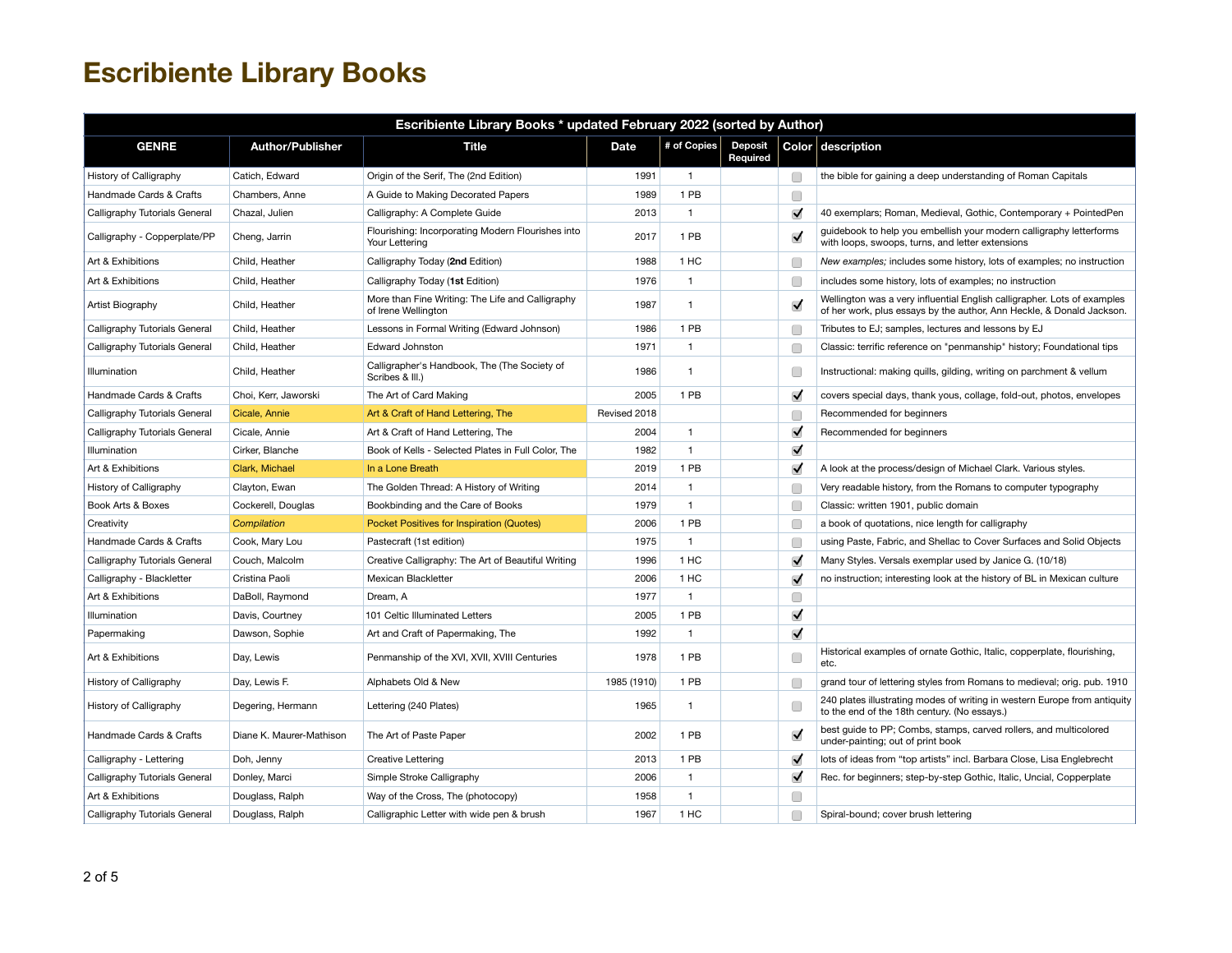| Escribiente Library Books * updated February 2022 (sorted by Author) |                           |                                                                               |              |                |                            |                      |                                                                                                                                           |  |  |
|----------------------------------------------------------------------|---------------------------|-------------------------------------------------------------------------------|--------------|----------------|----------------------------|----------------------|-------------------------------------------------------------------------------------------------------------------------------------------|--|--|
| <b>GENRE</b>                                                         | <b>Author/Publisher</b>   | <b>Title</b>                                                                  | Date         | # of Copies    | <b>Deposit</b><br>Required |                      | Color description                                                                                                                         |  |  |
| Calligraphy Tutorials General                                        | Drogin, Marc              | Medieval Calligraphy (Dover)                                                  | 1980         | 2 (HC&PB)      |                            | $\Box$               | History + Exemplars: Rustic, Uncial, Versals, Gothic, Bastarda                                                                            |  |  |
| Calligraphy Tutorials General                                        | Dubosch, Carol            | <b>Folded Pen Adventures</b>                                                  | 2018         | 1 PB           |                            | $\blacktriangledown$ | Exemplars to learn a folded pen script with lots of variations/examples                                                                   |  |  |
| Calligraphy Tutorials General                                        | DuBosch, Carol            | <b>Bone Script / Neuland</b>                                                  | 2021         | 1 PB           |                            | $\blacktriangledown$ |                                                                                                                                           |  |  |
| Book Arts & Boxes                                                    | Dumpleton, John           | Make Your Own Booklet                                                         | 1980         | $\mathbf{1}$   |                            | $\Box$               |                                                                                                                                           |  |  |
| Calligraphy Tutorials General                                        | Durer, Albrecht           | Of the Just Shaping of Letters                                                | 1965         | $\overline{c}$ |                            | C                    | Small book; very detailed analysis of Romans A-Z, plus Gothic (2pgs)                                                                      |  |  |
| Illumination                                                         | Ebel, Susanne             | Fundamentals of Manuscript Illumination (The)                                 | 1981         | $\mathbf{1}$   |                            | C                    | Nice introduction to Versals (18 page booklet from workshop?)                                                                             |  |  |
| Art & Exhibitions                                                    | Eide, Joel S.             | Dick Beasley: A Retrospective                                                 | 1993         | 1 PB (SB)      |                            | $\blacktriangledown$ | exhibition of noted calligrapher and multi-media artist Dick Beasley                                                                      |  |  |
| Calligraphy - Blackletter                                            | Endress, Franz            | Handgeschriebene Schriften                                                    | 2012         | 1 PB, tiny     |                            | C                    | Reprint of a German lettering manual ~ 1914. Monoline scripts, broad-<br>edged cursive alphabets, and a variety of Blackletter alphabets. |  |  |
| Calligraphy Tutorials General                                        | Engelbrecht, Lisa         | Modern Calligraphy and Hand Lettering                                         | 2008         | $\mathbf{1}$   |                            | $\blacktriangledown$ | Recommended, contemporary styles. (Lisa's DVD is also in library.)                                                                        |  |  |
| Art & Exhibitions                                                    | Escribiente               | the Southwest in Letters                                                      | 1988         | 1 PB           |                            | $\Box$               | Booklet with calligraphy and art from 1988 members                                                                                        |  |  |
| Calligraphy - Italic                                                 | Fairbank, Alfred          | Handwriting Manual, A                                                         | 1975         | $\mathbf{1}$   |                            | $\Box$               |                                                                                                                                           |  |  |
| Calligraphy Tutorials General                                        | Fairbank, Alfred          | Book of Scripts, A                                                            | 1977         | $\mathbf{1}$   |                            | $\Box$               | 80 plates; wide range of historical examples                                                                                              |  |  |
| Calligraphy Tutorials General                                        | Ferraro, Cari             | Calligraphy and Illumination                                                  | 2010         | 1 Tall PB      |                            | $\blacktriangledown$ | large; Foundational; Uncial; Blackletter; Versals; Italic; + Illumination                                                                 |  |  |
| Asian                                                                | Flint Sato, Christine     | Sumi Workbook                                                                 | 2014         | 1 PB           |                            | C                    | myriad exercises for learning how sumi ink and asian papers behave                                                                        |  |  |
| History of Calligraphy                                               | Folsom, Rose              | Calligraphers' Dictionary, The                                                | 1990         | $\mathbf{1}$   |                            | □                    |                                                                                                                                           |  |  |
| Written in Calligraphy                                               | Fran Strom & Trish Hibler | Alphabets and Apricot Mist: A collection of<br>favorite recipes and alphabets | 1980         | $\mathbf{1}$   |                            | C                    | Rare. Oregan cookbook by two sisters; Calligraphed recipes with some<br>history. Each chapter has titles in a different style.            |  |  |
| Creativity                                                           | Freeman-Zachery, Rice     | Living the Creative Life                                                      | 2007         | $\mathbf{1}$   |                            | $\Box$               |                                                                                                                                           |  |  |
| Design & Composition                                                 | Furber, Alan              | Layout and Design for Calligraphers                                           | 1984, 1984   | $\overline{2}$ |                            | С                    | Lots of examples and ideas for balancing a layout                                                                                         |  |  |
| Unrelated                                                            | Gatlin & Cook             | When I Listen: A Listener's Little Book                                       | 1982         | 1 Tiny         |                            | $\Box$               |                                                                                                                                           |  |  |
| Handmade Cards & Crafts                                              | Gilchrist, Paige          | Handcrafted Cards: From Elegant to Whimsical                                  | 1980         | $\mathbf{1}$   |                            | $\blacktriangledown$ | Nice color examples and ideas for making handmade cards                                                                                   |  |  |
| Art & Exhibitions                                                    | Gilman, Karyn Lynn        | Letters Lines Images (Exhibition catalog)                                     | 1990         | 1 PB           |                            | $\blacktriangledown$ | catalog from the International Contemporary Calligraphy Exhibition                                                                        |  |  |
| Calligraphy Tutorials General                                        | Girard, Alice             | I Love Calligraphy                                                            | 6th Ed. 1981 | 1 PB           |                            | Œ                    | Spiral-bound; self-published by founding member of Escribiente                                                                            |  |  |
| Calligraphy Tutorials General                                        | Godfrey-Nichols, Gaye     | Mastering Calligraphy                                                         | 2013         | $\mathbf{1}$   |                            | $\blacktriangledown$ | Rec. Broad-edge, brush, ruling & pointed pen, plus artist profiles.                                                                       |  |  |
| Calligraphy Tutorials General                                        | Goffe & Ravenscroft       | Calligraphy School                                                            | 1994         | $\mathbf{1}$   |                            | $\blacktriangledown$ | Recommended for beginners                                                                                                                 |  |  |
| Calligraphy Tutorials General                                        | Goffe, Gaynor             | Calligraphy Made Easy                                                         | 1994-1996    | 1 HC           |                            | $\blacktriangledown$ | For beginners; includes Sharpened Italics, great Versals exemplar                                                                         |  |  |
| Calligraphy - Italic                                                 | Goines, David             | Introduction to the Elements of Calligraphy, An                               | 1975         | 1 Tall         |                            | C                    | Italic style; calligraphed book                                                                                                           |  |  |
| Calligraphy Tutorials General                                        | Goines, David Lance       | A Basic Formal Hand                                                           | 3rd ed 1976  | 1 PB Tall      |                            | C                    | calligraphed by the author, detailed exemplar for Foundational-style                                                                      |  |  |
| Art & Exhibitions                                                    | Gold, Mike                | Lines to Live By                                                              | 2016         | 1 PB           |                            | $\blacktriangledown$ | "Thoughts on being a 21st Century Calligrapher"; lots of eye candy                                                                        |  |  |
| Book Arts & Boxes                                                    | Golden, Alisa             | Making Handmade Books: 100+ Bindings                                          | 2010         | 1 PB           |                            | С                    | This is a compilation of three previous Golden books.                                                                                     |  |  |
| Book Arts & Boxes                                                    | Golden, Alisa             | Unique Handmade Books                                                         | 2001         | $\mathbf{1}$   |                            | $\blacktriangledown$ | One of a series by well-regarded author; lots of projects and ideas                                                                       |  |  |
| Handmade Cards & Crafts                                              | Golden, Alisa             | <b>Painted Papers</b>                                                         | 2008         | $\mathbf{1}$   |                            | $\blacktriangledown$ | Rec. Techniques for hand-painting paper for backgrounds, cards, etc.                                                                      |  |  |
| History of Calligraphy                                               | Goudy, Fredric W.         | Alphabet & Elements of Lettering, The (1919) -<br>Dover                       | 1989         | $\mathbf{1}$   |                            | C                    | History from stone carving to Gothic by noted typeface designer.                                                                          |  |  |
| Calligraphy Tutorials General                                        | Gourdie, Tom              | Calligraphic Styles                                                           | 1979         | $\mathbf{1}$   |                            | C                    | Calligraphed book of many styles; gallery of examples                                                                                     |  |  |
| Calligraphy Tutorials General                                        | Gourdie, Tom              | Calligraphy for the Beginner                                                  | 1979         | 1 Tall         |                            | Г                    | large format, italic, rustic, uncial, gothic, versals                                                                                     |  |  |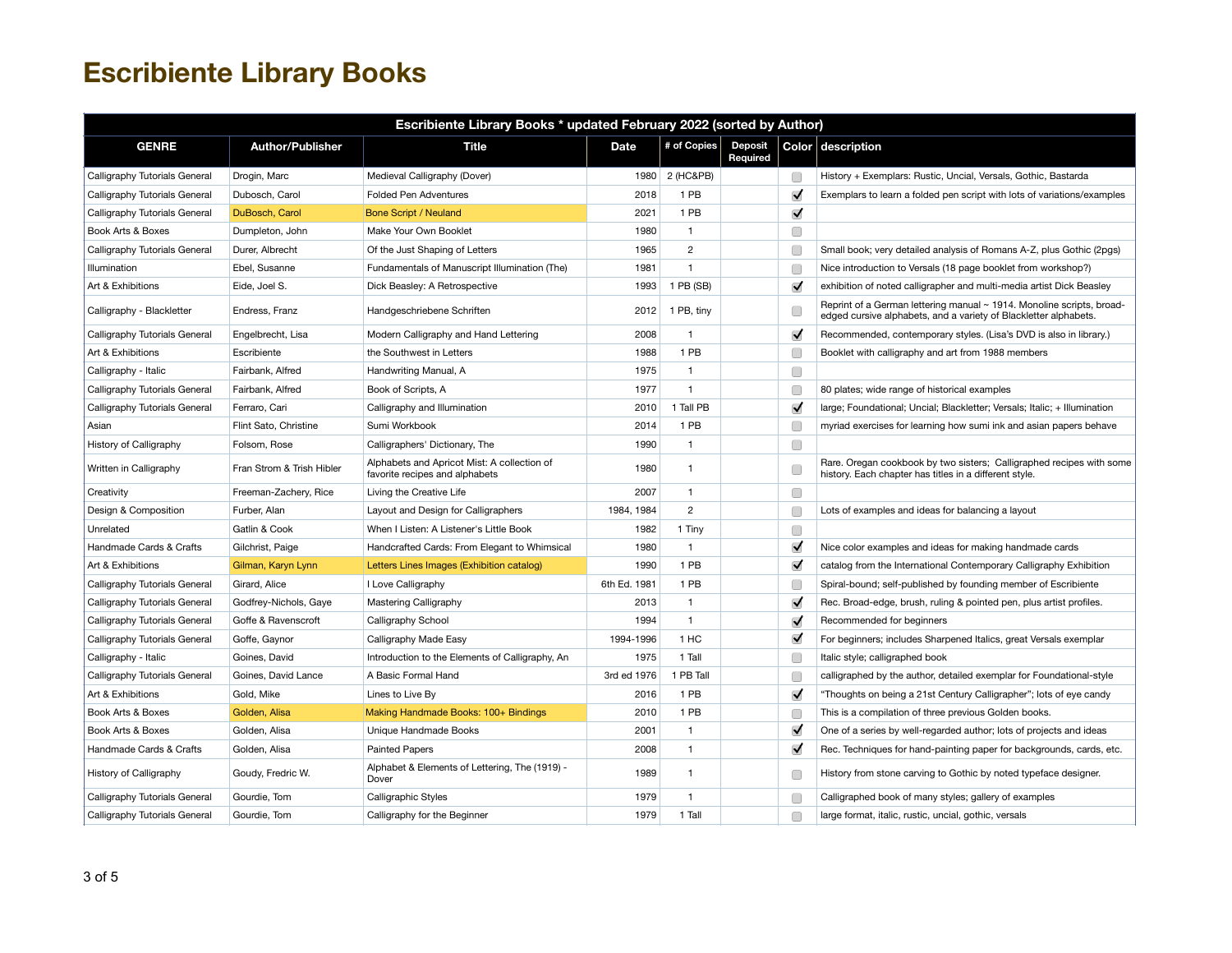| Escribiente Library Books * updated February 2022 (sorted by Author) |                            |                                                                                   |             |                |                            |                      |                                                                                                                                            |  |  |
|----------------------------------------------------------------------|----------------------------|-----------------------------------------------------------------------------------|-------------|----------------|----------------------------|----------------------|--------------------------------------------------------------------------------------------------------------------------------------------|--|--|
| <b>GENRE</b>                                                         | <b>Author/Publisher</b>    | <b>Title</b>                                                                      | <b>Date</b> | # of Copies    | <b>Deposit</b><br>Required |                      | Color description                                                                                                                          |  |  |
| History of Calligraphy                                               | Gray, Nicolete             | A History of Lettering                                                            | 1986        | 1 HC           |                            | □                    | Scholarly text.                                                                                                                            |  |  |
| History of Calligraphy                                               | Gray, Nicolete             | Lettering as Drawing                                                              | 1971        | 1 PB           | \$150.00                   | Г                    | Deposit required. Rec. by Yukimi Annand. Scholarly text. Out-of-print                                                                      |  |  |
| Calligraphy Tutorials General                                        | Greenspan, Jay Seth        | Hebrew Calligraphy                                                                | 1981        | $\mathbf{1}$   |                            | $\Box$               |                                                                                                                                            |  |  |
| Art & Exhibitions                                                    | Gullick, Michael           | Words of Risk: The Art of Thomas Ingmire                                          | 1989        | $\mathbf{1}$   |                            | $\blacktriangledown$ | Ingmire's work from the 1970s and 80s; mostly color; recommended                                                                           |  |  |
| Art & Exhibitions                                                    | Gunderson & Lehman         | Calligraphy of Lloyd J. Reynolds                                                  | 1988        | $\mathbf{1}$   | \$50                       | $\blacktriangledown$ | Rare 1st Edition; large clear examples, mostly italic, recommended.                                                                        |  |  |
| Calligraphy Tutorials General                                        | Haines, Susanne            | Calligrapher's Project Book, The                                                  | 1990        | $\mathbf{1}$   |                            | $\blacktriangledown$ | Beginners: Exemplars for 7 styles + projects by 11 artists; plus Gallery                                                                   |  |  |
| History of Calligraphy                                               | Haley, Allan               | Alphabet: The History, Evolution, & Design of the<br>Letters We Use Today         | 1995        | 1              |                            | $\blacktriangledown$ |                                                                                                                                            |  |  |
| Calligraphy - Celtic/Uncial                                          | Hampton, Wade              | Workbook on Uncials, A (calligraphed)                                             | 1981        | $\mathbf{1}$   | \$50                       | C                    | Rare workbook on Uncials (book is being scanned)                                                                                           |  |  |
| Illumination                                                         | Harmony Books              | Illuminated Declaration of Independence, The                                      | 1976        | $\mathbf{1}$   |                            | C                    | 30 plates, illustrated by Sherman Ellsworth Notestine, plus more.                                                                          |  |  |
| Art & Exhibitions                                                    | Harris, David              | Calligraphy: Modern Masters: Art, Inspiration &<br>Technique                      | 1991        | 1              |                            | $\blacktriangledown$ | Features 20 calligraphers from USA & Europe; lots of great examples                                                                        |  |  |
| Calligraphy Tutorials General                                        | Harris, David              | Art of Calligraphy, The                                                           | 1995 (2))   | $\overline{c}$ |                            | $\blacktriangledown$ | Recommended for beginners,; good Exemplars of many styles                                                                                  |  |  |
| Calligraphy Tutorials General                                        | Harris, David              | Calligrapher's Bible, The                                                         | 2004        | $\mathbf{1}$   |                            | $\blacktriangledown$ |                                                                                                                                            |  |  |
| Calligraphy Tutorials General                                        | Hartung, Ruthanne          | Fraktur: Tips, Tools, and Techniques for Learning<br>the Craft                    | 2008        | 1 HC/SB        |                            | $\blacktriangledown$ | history, tools, lettering and many ornate examples and patterns                                                                            |  |  |
| History of Calligraphy                                               | Hayes, James               | Roman Letter, The                                                                 | 1965        | $\mathbf{1}$   |                            | $\Box$               |                                                                                                                                            |  |  |
| Calligraphy Tutorials General                                        | Hazeldine, Gillian         | Contemporary Calligraphy                                                          | 2017        | 1 HC           |                            | C                    | instruction in formal scripts well and how to adapt and vary them to<br>enhance and interpret texts. Author is                             |  |  |
| History of Calligraphy                                               | Healey, John F.            | Reading the Past: The Early Alphabet                                              | 1990        | 1 PB           |                            | $\Box$               | good charts of cuneiform and hieroglyphics; Semitic languages, more.                                                                       |  |  |
| Art & Exhibitions                                                    | Heinlein, Robert           | Notebooks of Lazarus Long (The)                                                   | 1978        | $\mathbf{1}$   |                            | $\Box$               |                                                                                                                                            |  |  |
| Papermaking                                                          | Heller, Jules              | Paper-making                                                                      | 1978        | $\mathbf{1}$   |                            | $\blacktriangledown$ | Some color; nice Gallery of using paper for fine art and book arts                                                                         |  |  |
| Calligraphy - Lettering                                              | Hische, Jessica            | In Progress: See Inside a Lettering Artist's<br>Sketchbook, from Pencil to Vector | 2015 (HC)   | $\mathbf{1}$   |                            | $\blacktriangledown$ | reveals the creative and technical process behind creating hand<br>lettering project; includes how to draw vectors in Adobe Illustratrator |  |  |
| Book Arts & Boxes                                                    | Hollander, Annette         | Easy to Make Decorative Boxes and Desk<br>Accessories (Dover)                     | (1974) 1986 | 1              |                            | □                    |                                                                                                                                            |  |  |
| Calligraphy - Brush Lettering                                        | Holliday, Eliza/Reaves, M. | The Lively Brush (Book & DVD set)                                                 | 2014        | $\mathbf{1}$   |                            | $\Box$               |                                                                                                                                            |  |  |
| Handmade Cards & Crafts                                              | Hom & Worthington          | Calligraphy Crafts                                                                | 1981        | $\overline{2}$ |                            | C                    | Practical guide to creating cards, bags, books; + envelope templates                                                                       |  |  |
| Calligraphy - Lettering                                              | Hong, Geum-Hee             | <b>Script Fonts</b>                                                               | 2016        | $\mathbf{1}$   |                            | $\blacktriangledown$ | CD (Mac/PC) with 122 free fonts; over 330 typefaces covered                                                                                |  |  |
| History of Calligraphy                                               | Hyde, Robert C             | Dictionary for Calligraphers, A                                                   | 1977        | $\mathbf{1}$   |                            | □                    |                                                                                                                                            |  |  |
| Art & Exhibitions                                                    | Iceland, College of A & C  | Living Letters - International Exhibition, Iceland                                | 1982        | $\mathbf{1}$   |                            | $\Box$               | variety of styles; includes 11 from the Japanese Calligraphy Museum                                                                        |  |  |
| Calligraphy Tutorials General                                        | Imai, Carrie               | Dancin' Pen (Book & DVD set)                                                      | 2012        | $\mathbf{1}$   |                            | $\blacktriangledown$ | in-depth tutorial for pen manipulation in Carrie's signature italic (+DVD)                                                                 |  |  |
| Calligraphy Tutorials General                                        | Ingmire, Thomas            | Codici 2: Calligraphic Visual Communication<br>Research                           | 2021        | 1 PB           |                            | $\blacktriangledown$ | Investigation into letterforms as vehicles for artistic expression                                                                         |  |  |
| Calligraphy Tutorials General                                        | Ingmire, Thomas            | Portfolio of Exemplars                                                            | 1981        | $\mathbf{1}$   |                            | C                    | Exemplars only (individual sheets in plastic)                                                                                              |  |  |
| Handmade Cards & Crafts                                              | Irvine, Joan               | How to Make Pop-ups                                                               | 1987        | $\mathbf{1}$   |                            | $\Box$               |                                                                                                                                            |  |  |
| Handmade Cards & Crafts                                              | Irvine, Joan               | How to Make Super Pop-ups                                                         | 1992        | $\mathbf{1}$   |                            | $\Box$               |                                                                                                                                            |  |  |
| Calligraphy Tutorials General                                        | Ismar, David               | Our Calligraphic Heritage (boxed set)                                             | 1979, 1979  | 2 (lend 1)     | \$100                      | $\checkmark$         | Beautiful boxed set of exemplars and text; all styles, esp. Romans.                                                                        |  |  |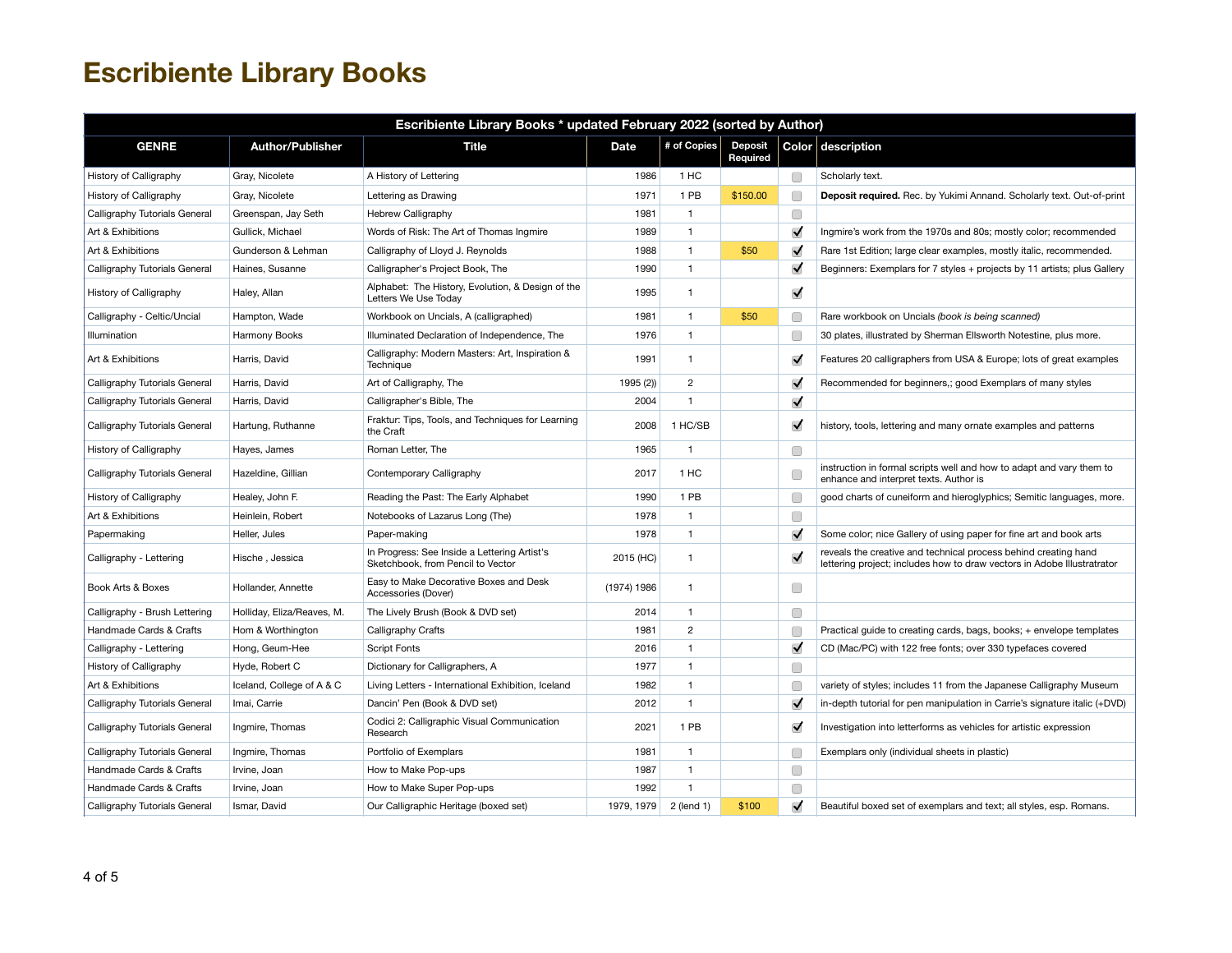| Escribiente Library Books * updated February 2022 (sorted by Author) |                          |                                                                                |              |                |                            |                      |                                                                            |  |  |
|----------------------------------------------------------------------|--------------------------|--------------------------------------------------------------------------------|--------------|----------------|----------------------------|----------------------|----------------------------------------------------------------------------|--|--|
| <b>GENRE</b>                                                         | <b>Author/Publisher</b>  | Title                                                                          | <b>Date</b>  | # of Copies    | <b>Deposit</b><br>Required |                      | Color description                                                          |  |  |
| Art & Exhibitions                                                    | <b>ITC</b>               | International Calligraphy Today (Exhibition<br>Catalog)                        | 1982         | $\mathbf{1}$   |                            | $\blacktriangledown$ | Foreward by Hermann Zapf. 150 full page plates, variety of styles.         |  |  |
| Art & Exhibitions                                                    | J. Paul Getty Museum     | Nature Illuminated                                                             | 1997         | 1. HC          |                            | Œ                    | Flora and Fauna from the Court of the Emporer Rudolf II                    |  |  |
| Calligraphy - Copperplate/PP                                         | Jackson, Dick            | Copperplate Calligraphy                                                        | 1979         | 1 PB (SB)      |                            | Г                    | detailed exercises for mastering copperplate                               |  |  |
| History of Calligraphy                                               | Jackson, Donald          | Story of Writing, The                                                          | 1981         | $\mathbf{1}$   |                            | $\blacktriangledown$ | How writing developed; materials used; heavily illustrated.                |  |  |
| Illumination                                                         | Jackson, Donald          | The Saint John's Bible: Gospels and Acts                                       | 2005 (Tall)  | 1 HC           |                            | $\blacktriangledown$ | #1 of 7 volumes; full-color, page-by-page reproductions                    |  |  |
| Illumination                                                         | Jackson, Donald          | The Saint John's Bible: Pentateuch                                             | 2006 (Tall)  | $\mathbf{1}$   |                            | $\blacktriangledown$ | #3 of 7 volumes; full-color, page-by-page reproductions                    |  |  |
| Mixed Media                                                          | Jason Logan              | Make Ink: A Forager's Guide to Natural<br>Inkmaking                            | 2018         | 1 HC           |                            | $\blacktriangledown$ | Find, make, and test your own ink from natural ingredients                 |  |  |
| History of Calligraphy                                               | Jean, Georges            | Writing: The Story of Alphabets and Scripts                                    | 1992         | 1 PB           |                            | $\blacktriangledown$ | from hieroglyphics to the Phoenicians and the alphabet as we know it       |  |  |
| History of Calligraphy                                               | Jean, Georges            | Writing: The Story of Alphabets and Scripts                                    | 1992         | $\mathbf{1}$   |                            | $\blacktriangledown$ | small book; from ancient times to the present                              |  |  |
| Art & Exhibitions                                                    | John Neal Bookseller     | 2000 MM Calligraphers Engagement Calendar                                      | 2000         | 1 SB           |                            | Г                    | calendar pages alternates with b&w calligraphy quotes                      |  |  |
| Art & Exhibitions                                                    | John Neal Bookseller     | 2002 Calligraphers Engagement Calendar                                         | 2002         | 1 SB           |                            | C                    | calendar pages alternates with b&w calligraphy quotes                      |  |  |
| Book Arts & Boxes                                                    | Johnson, Pauline         | Creative Bookbinding                                                           | 1973         | $\mathbf{1}$   |                            | Œ                    | Looks dated, but good info; 1/3rd is decorating paper with stamps etc      |  |  |
| Calligraphy Tutorials General                                        | Johnston, Edward         | Book of Sample Scripts, A                                                      | 1976         | $\mathbf{1}$   |                            | Œ                    | Reproduction of Johnson manuscript from 1913; series of Biblical<br>texts. |  |  |
| Calligraphy Tutorials General                                        | Johnston, Edward         | Decoration and Its Uses                                                        | 1991         | $\mathbf{1}$   |                            | Г                    | (Orig. Pub 1971) Essay traces the development of letterforms & type.       |  |  |
| Calligraphy Tutorials General                                        | Johnston, Edward         | Manuscript and Inscription Letters                                             | 1911         | $\mathbf{1}$   |                            | Œ                    | Large format loose-leaf exemplars; nice versals, uncial, romans            |  |  |
| Calligraphy Tutorials General                                        | Johnston, Edward         | Writing & Illuminating & Lettering                                             | 1978, 1979   | $\overline{2}$ |                            | C                    | Originally published in 1906. Classic and influential text.                |  |  |
| Artist Biography                                                     | Johnston, Priscilla      | <b>Edward Johnston</b>                                                         | 2nd Ed. 1976 | $\mathbf{1}$   |                            | Œ                    | Originally Published 1959. Biography of this calligrapher.                 |  |  |
| Calligraphy Tutorials General                                        | Jonas, Gina              | Finding the Flow: A Calligraphic Journey                                       | 2006         | 1 PB, SB       |                            | Г                    | 1st Edition. Exercises & techniques for loosening up, rhythm & flow.       |  |  |
| Creativity                                                           | Jonas. Gina              | Calligraphy as Art and Meditation                                              | 2018         | sp.bound       |                            | □                    |                                                                            |  |  |
| Book Arts & Boxes                                                    | Kafka, Francis           | How to Clothbind a Paperback Book                                              | 1980         | $\mathbf{1}$   |                            | Г                    | Small book, very detailed for beginners                                    |  |  |
| Asian                                                                | Kaneda, Fujihiko         | Easy Kanji: A Basic Guide to Writing Japanese<br>Characters                    | 1996         | $\mathbf{1}$   |                            | □                    |                                                                            |  |  |
| Calligraphy - Copperplate/PP                                         | Kaufman & Homelsky       | Calligraphy in the Copperplate Style                                           | 1980 (2)     | $\overline{c}$ |                            | C                    | Short book; breaks down every letter and includes numerals                 |  |  |
| Art & Exhibitions                                                    | Kelly & Koeth            | Artist & Alphabet: Twentieth Century Calligraphy<br>and Letter Art in America  | 2000         | $\mathbf{1}$   |                            | $\blacktriangledown$ | Color catalog with wide range of classic & contemporary examples           |  |  |
| Calligraphy - Brush Lettering                                        | Kelly Klapstein          | The Art of Brush Lettering                                                     | 2018         | 1 PB           |                            | $\blacktriangledown$ | A stroke-by-stroke quide to the practice & techniques of brush lettering   |  |  |
| Art & Exhibitions                                                    | Kelly, Jerry             | The Calligraphic Revival (1906-2016)                                           | 2017         | 1 HC           |                            | Œ                    | Catalogue of an exhibition held at The Grolier Club, New York, 2017        |  |  |
| Artist Biography                                                     | Kelly, Jerry             | Alice: A Survey of the Calligraphy of Alice (Koeth)                            | 2016         | 1 HC           |                            | $\blacktriangledown$ | Over 140 illustrations; covers a career spanning more than 60 years.       |  |  |
| Handmade Cards & Crafts                                              | Kelly, Rosie             | Beyond Paste Paper, Artists' Books                                             | 2012         | 1 PB           | <b>RARE</b>                | $\blacktriangledown$ | SET of 2 books: includes tiny "Making Paste Papers" by Diane Maurer        |  |  |
| Calligraphy - Copperplate/PP                                         | Kerpersaks, Veiko        | Flourish - An Introduction to Historical<br>Copperplate and Modern Calligraphy | 2021         | 1 PB           |                            | Г                    | very thorough, and includes section on gilding                             |  |  |
| Calligraphy - Lettering                                              | Kim, Scott               | Inversions                                                                     | 1981         | $\mathbf{1}$   |                            | O                    |                                                                            |  |  |
| Calligraphy Tutorials General                                        | Kleon, Austin            | Show Your Work                                                                 | 2014         | 1 PB           |                            | С                    | small motivational book for creative artists                               |  |  |
| Calligraphy Tutorials General                                        | Knight, Stan             | Historical Scripts: A Handbook for Calligraphers                               | 1984         | $\mathbf{1}$   |                            | Г                    | Romans, Rustic, Uncials, Gothic, Humanist, etc.                            |  |  |
| Calligraphy Tutorials General                                        | Koskimäki-Ketelä, Marika | Happy Lettering with the Right Tools                                           | 2014         | $\mathbf{1}$   |                            | $\blacktriangledown$ | colorful & fun small book covering ruling pens                             |  |  |
| Art & Exhibitions                                                    | Lach, Denise             | Préfaces & Préambules                                                          | 2006         | 1 PB           |                            | $\blacktriangledown$ | Editions Alternatives art book. Text (French).                             |  |  |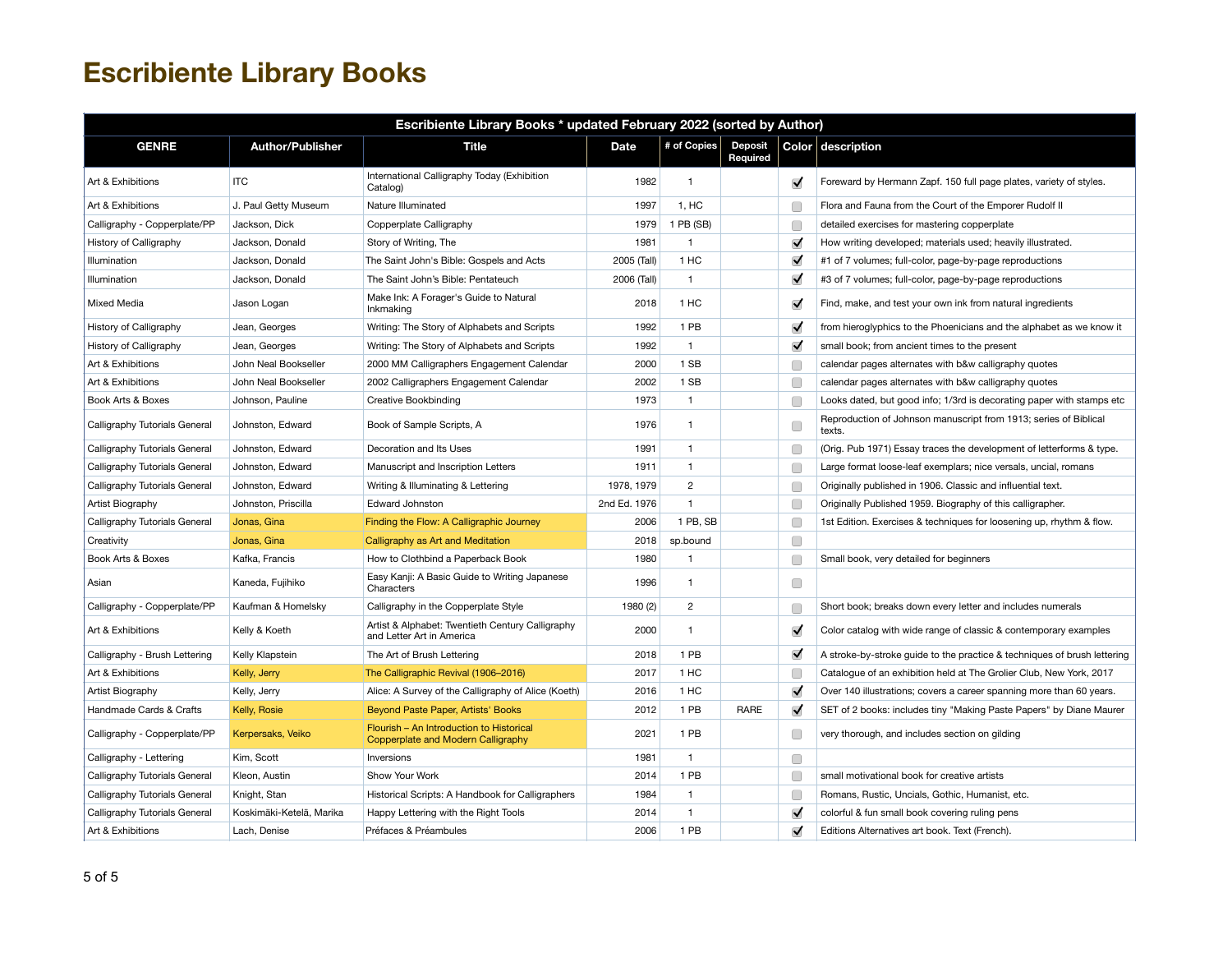| Escribiente Library Books * updated February 2022 (sorted by Author) |                                    |                                                                                      |             |                |                            |                      |                                                                                                                                                                                 |  |  |  |
|----------------------------------------------------------------------|------------------------------------|--------------------------------------------------------------------------------------|-------------|----------------|----------------------------|----------------------|---------------------------------------------------------------------------------------------------------------------------------------------------------------------------------|--|--|--|
| <b>GENRE</b>                                                         | <b>Author/Publisher</b>            | <b>Title</b>                                                                         | <b>Date</b> | # of Copies    | <b>Deposit</b><br>Required |                      | Color description                                                                                                                                                               |  |  |  |
| Creativity                                                           | Lach, Denise                       | Calligraphy: A Book of Contemporary Inspiration                                      | 2014 PB Ed  | $\mathbf{1}$   |                            | $\blacktriangledown$ | Rec. by expressive calligraphers such Yukimi Annand.                                                                                                                            |  |  |  |
| World Calligraphy                                                    | Lach, Denise                       | Journeys in Calligraphy                                                              | 2015 (HC)   | $\mathbf{1}$   |                            | $\blacktriangledown$ | creative experimentations using symbols from other cultures                                                                                                                     |  |  |  |
| Art & Exhibitions                                                    | Ladurner, Helga                    | Jardins: Gardens                                                                     |             | PB             |                            | Œ                    | Abstract/gestural calligraphy                                                                                                                                                   |  |  |  |
| Illumination                                                         | Lamb. C M                          | Calligrapher's Handbook, The                                                         | 1976        | $\overline{1}$ |                            | □                    | Essays cover tools, gilding, illumination, skins, heraldry, more.                                                                                                               |  |  |  |
| Book Arts & Boxes                                                    | LaPlantz, Shereen                  | The Art & Craft of Handmade Books                                                    | 2001        | 1 HC           |                            | $\blacktriangledown$ | author of "Cover to Cover", lived in Santa Fe                                                                                                                                   |  |  |  |
| Calligraphy Tutorials General                                        | Lawther, Gail & Christopher        | You Can Learn: Lettering and Calligraphy                                             | 1987        | 1 HC           |                            | $\blacktriangledown$ | Lots of general exemplar plus some unusual/experimental alphabets                                                                                                               |  |  |  |
| Calligraphy - Lettering                                              | Leterme, Yves                      | Litterae (boxed collection of 24 cards)                                              | 2014        | $\overline{1}$ |                            | $\blacktriangledown$ | Latin quotations, each rendered in a calligraphically fitting style. The<br>reverse side of each card contains the Latin text again along with<br>English and Dutch translation |  |  |  |
| History of Calligraphy                                               | Lindegren, Erik                    | An ABC Book                                                                          | 1976        | $\overline{2}$ |                            | $\blacktriangledown$ | broad overview of calligraphy and lettering; gothic from Zapf, Koch,<br>etc.                                                                                                    |  |  |  |
| Other Media                                                          | Logan, Jason                       | Make Ink: A Forager's Guide to Natural Inkmaking                                     | 2018        | 1 HC           |                            | $\checkmark$         |                                                                                                                                                                                 |  |  |  |
| Creativity                                                           | London, Peter                      | No More Secondhand Art: Awakening the Artist<br>Within                               | 1989        | $\overline{1}$ |                            | O                    |                                                                                                                                                                                 |  |  |  |
| Calligraphy - Copperplate/PP                                         | Lupfer, E. A.                      | Ornate Pictorial Calligraphy                                                         | 1982        | 1 PB           |                            | C                    | Dover Pub. reissue of 1951 book.                                                                                                                                                |  |  |  |
| Illumination                                                         | Lusebrink, Amy                     | 159 Celtic Designs (Dover)                                                           | 1993        | $\overline{1}$ |                            | □                    | copyright free patterns to copy and practice with                                                                                                                               |  |  |  |
| Calligraphy Tutorials General                                        | MacDonald, Byron                   | Calligraphy: The Art of Lettering with the Broad<br>Pen                              | 1979        | $\overline{1}$ |                            | O                    |                                                                                                                                                                                 |  |  |  |
| Illumination                                                         | MacTaggart, Peter & Ann            | <b>Practical Gilding</b>                                                             | 1985        | 1 PB           |                            | □                    | covers using gold leaf, tools, size, gesso, varnish and more                                                                                                                    |  |  |  |
| Calligraphy Tutorials General                                        | Mahoney, Dorothy                   | Craft of Callligraphy, The                                                           | 1981        | $\overline{1}$ |                            | Œ                    | some history; broad range of styles from italic, uncial, versals, gothic                                                                                                        |  |  |  |
| Creativity                                                           | Maisel, Eric                       | Fearless Creating: A Step-by-Step Guide to<br>Starting & Completing Your Work of Art | 1995        | $\overline{1}$ |                            | □                    | for writers, visual artists, and creators in any field                                                                                                                          |  |  |  |
| Calligraphy Tutorials General                                        | Marsh, Don                         | First Steps Series: Calligraphy                                                      | 1996        | $\overline{1}$ |                            | C                    | Beginners; basic strokes, mostly Italic and variations; 15 projects                                                                                                             |  |  |  |
| History of Calligraphy                                               | Martin, Judy                       | Complete Guide to Calligraphy, The                                                   | 1984        | $\overline{1}$ |                            | □                    | Detailed explanation of styles and their history; making quills, reed<br>pens                                                                                                   |  |  |  |
| Calligraphy Tutorials General                                        | Martinez, Heather                  | Lettering Journey: Fast, Functional, Fun!                                            | 2019        | 1 PB           |                            | C                    | detailed strokes for beginners to brush lettering; uses markers                                                                                                                 |  |  |  |
| Handmade Cards & Crafts                                              | Mauer-Mathison, Diane              | Handcrafted Letter, The                                                              | 2001        | $\mathbf{1}$   |                            | $\blacktriangledown$ | includes leaf printing, pressed flower paper, woven cards, and more.                                                                                                            |  |  |  |
| Handmade Cards & Crafts                                              | Maurer-Mathison, Diane             | Paper Art                                                                            | 1997        | 1 PB           |                            | Œ                    | lots of creative ideas                                                                                                                                                          |  |  |  |
| Calligraphy Tutorials General                                        | Mazeran, Alain                     | Florilege (Calligraphy & Photography)                                                | 1986        | $\mathbf{1}$   |                            | $\blacktriangledown$ | Text in French. Calligraphy (by well-known artists) paired with floral<br>photography; large format; recommended. Text in French.                                               |  |  |  |
| Handmade Cards & Crafts                                              | McGraw, MaryJo                     | Creative Rubber Stamping                                                             | 1998        | $\mathbf{1}$   |                            | $\blacktriangledown$ | covers embossing, stamping, vellum, embellishments, antique finishes,<br>metallic markers, clay, beads, brayers & bleach, more.                                                 |  |  |  |
| Calligraphy - Lettering                                              | McKeehan, Valerie                  | The Complete Book of Chalk Lettering                                                 | 2015 (HC)   | $\overline{1}$ |                            | $\blacktriangledown$ | Guide to lettering with chalk (inside covers are chalk boards!)                                                                                                                 |  |  |  |
| Calligraphy Tutorials General                                        | Mehigan & Noble                    | The Encyclopedia of Calligraphy Techniques                                           | 2005        | 1 HC           |                            | C                    | Exemplars, Illumination, and nice Gallery of art. Pub. by Quarto.                                                                                                               |  |  |  |
| <b>Mixed Media</b>                                                   | Melvin, Judy                       | Art Exposé                                                                           | 2008        | 1, PB          |                            | C                    | "A collection of techniques for creative expression"                                                                                                                            |  |  |  |
| Calligraphy - Copperplate/PP                                         | Menser, Larry                      | Learning Copperplate/Spencerian Script                                               | 1980        | $\mathbf{1}$   |                            | O                    |                                                                                                                                                                                 |  |  |  |
| Art & Exhibitions                                                    | Michaels, Marsh                    | Nice Rendition: Cheryl Wheeler's Lyrics in<br>Calligraphy                            | 2010 (HC)   | $\mathbf{1}$   |                            | $\blacktriangledown$ | Donated by Julie Gray (see her artwork on pg 50). #1048 of 2000<br>Signed by Cheryl Wheeler.                                                                                    |  |  |  |
| Art & Exhibitions                                                    | Minnesota Manuscript<br>Initiative | Lettering Arts in the 80s                                                            | 1984        | $\mathbf{1}$   |                            | □                    | Hardcover, images from internations exhibition, various callig, groups                                                                                                          |  |  |  |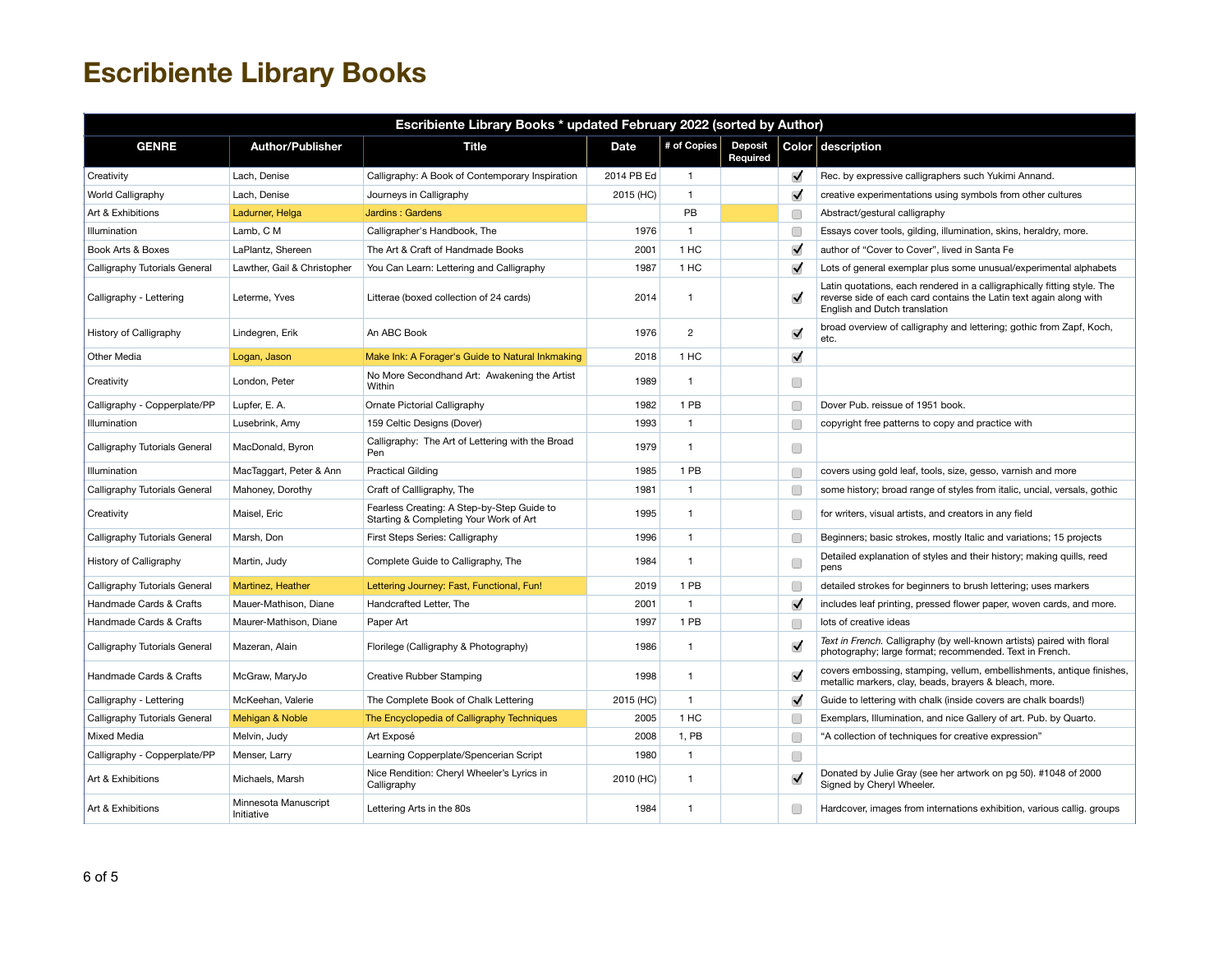| Escribiente Library Books * updated February 2022 (sorted by Author) |                                    |                                                                                          |              |                |                            |                      |                                                                                                                                               |  |  |
|----------------------------------------------------------------------|------------------------------------|------------------------------------------------------------------------------------------|--------------|----------------|----------------------------|----------------------|-----------------------------------------------------------------------------------------------------------------------------------------------|--|--|
| <b>GENRE</b>                                                         | <b>Author/Publisher</b>            | <b>Title</b>                                                                             | <b>Date</b>  | # of Copies    | <b>Deposit</b><br>Required |                      | Color description                                                                                                                             |  |  |
| Calligraphy - Lettering                                              | Morentz & Friedman                 | Morphing Monograms                                                                       | 2018         | 1 SB           |                            | ✔                    | Creating Calligraphic Pinwheels by hand and by scan                                                                                           |  |  |
| Illumination                                                         | Morgan, Margaret                   | Color Decoration & Illumination in Calligraphy                                           | 1995         | $\mathbf{1}$   |                            | $\blacktriangledown$ | materials, techniques, layout and floral borders                                                                                              |  |  |
| Illumination                                                         | Morgan, Margaret                   | The Bible of Illuminated Letters                                                         | 2006         | 1 HC, coil     |                            | $\blacktriangledown$ | tools, gilding techniques; Celtic, Roman, Gothic, White Vine; coil bound                                                                      |  |  |
| Calligraphy Tutorials General                                        | Moring, Annie                      | Calligraphy Stroke by Stroke                                                             | 1995         | $\mathbf{1}$   |                            | $\blacktriangledown$ | For beginners; step-by-step strokes of 7 styles; includes galleries                                                                           |  |  |
| Art & Exhibitions                                                    | Museum of Modern Art               | Lettering by Modern Artists                                                              | 1966         | $\mathbf{1}$   |                            | $\blacktriangledown$ | Color catalog of MOMA exhibit 1962, "Lettering By Hand"                                                                                       |  |  |
| <b>Mixed Media</b>                                                   | Neddo, Nick                        | The Organic Artist: Make your own Paint                                                  | 2015         | 1 PB           |                            | $\blacktriangledown$ | "Make your own paint, paper, pigments, prints and more from nature."                                                                          |  |  |
| Other Media                                                          | Neddo, Nick                        | The Organic Artist: Make Your Own Paint, Paper,<br>Pigments, Prints and More from Nature | 2015         | Flexibound     |                            | $\blacktriangledown$ |                                                                                                                                               |  |  |
| History of Calligraphy                                               | Nesbitt, Alexander                 | History & Technique of Lettering, The (Dover)                                            | (©1950) 1957 | $\mathbf{1}$   |                            | C                    | ranges from the earliest pictographs to 20th-century designers                                                                                |  |  |
| Illumination                                                         | Nesbitt, Alexander                 | Decorative Alphabets & Initials                                                          | 1959         | $\mathbf{1}$   |                            | C                    | copyright-free - 123 plates, 3924 initials, 91 complete alphabets                                                                             |  |  |
| Art & Exhibitions                                                    | Neuenschwander, Brody              | Fragments de Memoires                                                                    | 2005         | 1 PB           |                            | $\blacktriangledown$ | Editions Alternatives art book. Text (French) by Giacomo Casanova.                                                                            |  |  |
| Calligraphy Tutorials General                                        | Neugebaur, Fredrich                | Mystic Art of Written Forms, The                                                         | 1981         | 3              |                            | С                    | Recommended. Many examples of Neugebauer's work, esp. Gothic.                                                                                 |  |  |
| Papermaking                                                          | Niles, Bo                          | Paperie (Art of Writing & Wrapping with Paper)                                           | 1999         | $\mathbf{1}$   |                            | $\blacktriangledown$ | Nice! Papermaking, wrapping & the role of paper throughout history.                                                                           |  |  |
| Color                                                                | Noble & Waddington                 | Art of Color Calligraphy, The                                                            | 1997, 03, 03 | 3              |                            | C                    | Rec. for Beginners. WC and gouache; creating backgrounds & borders                                                                            |  |  |
| Calligraphy Tutorials General                                        | Norman, Ann                        | Joy of Beginning Callligraphy                                                            | 1979         | $\mathbf{1}$   |                            | C                    | Rec. for beginners. Dated looking "workbook", but good instructions.                                                                          |  |  |
| Mixed Media                                                          | O'Tolle, Erin                      | Create Your Own Artist's Journal                                                         | 2002         | $\mathbf{1}$   |                            | $\blacktriangledown$ | Drawing, sketching, watercolor tips, heavily illustrated                                                                                      |  |  |
| Calligraphy Tutorials General                                        | Oceana                             | The Complete Guide to Calligraphy                                                        | 2006         | 1 PB           |                            | Œ                    | thick book full of examples and tutorials, many hands                                                                                         |  |  |
| History of Calligraphy                                               | Ogg, Oscar                         | 26 Letters, The                                                                          | 1971         | $\overline{2}$ |                            | C                    | 2clr. From hieroglyphics to letterpress; Romans, Uncials, Gothic, more                                                                        |  |  |
| Illumination                                                         | Oliver, Stefran                    | Paint Your Own Illuminated Letters                                                       | 1999         | $\mathbf{1}$   |                            | $\blacktriangledown$ | Colorful, easy guide to illumination, beginners ok                                                                                            |  |  |
| Handmade Cards & Crafts                                              | Palmer, Mike                       | Pop-Up Greeting Cards                                                                    | 1993         | $\mathbf{1}$   |                            | $\blacktriangledown$ | "Over 50 simple to make projects"                                                                                                             |  |  |
| Written in Calligraphy                                               | Panjandrum Books                   | Four Seasons Cookbook                                                                    | 1983         | $\mathbf{1}$   |                            | C                    | Favorite recipes written in Calligraphy & Illustrated                                                                                         |  |  |
| Illumination                                                         | Parker, Muriel                     | Drollery Designs in Illuminated Manuscripts                                              | 1990         | $\mathbf{1}$   |                            | С                    | copyright free designs to copy for monsters, dragons, animals etc.                                                                            |  |  |
| Calligraphy Tutorials General                                        | Pearce, Charles                    | Anatomy of Letters, The                                                                  | 1987         | 1              |                            | C                    | Exemplars and ductus for 6 hands (Foundational, Uncial, Running Book<br>Hand, Gothic Black Letter, Rotunda, and Italic).                      |  |  |
| Calligraphy Tutorials General                                        | Pearce, Charles                    | Calligraphy Sampler, The (Roman Alphabets)                                               | 1985         | $\mathbf{1}$   |                            | С                    | 25 Roman-based alphabets, with quotations; no stroke-order (ductus)                                                                           |  |  |
| Calligraphy Tutorials General                                        | Pearce, Charles                    | Little Manual of Calligraphy, The                                                        | 1981         | $\mathbf{1}$   |                            | C                    | Five basic alphabets illustrated: Foundational, Italic, Half-Uncial and<br>Uncial, Gothic Black Letter, Running Book Hand. History & Gallery. |  |  |
| Illumination                                                         | Pearce, Mallory                    | Celtic Borders on Layout Grids (Dover)                                                   | 1990         | $\mathbf{1}$   |                            | C                    | copyright free patterns to copy and practice with                                                                                             |  |  |
| Illumination                                                         | Pearce, Mallory                    | Decorative Celtic Alphabets (Dover)                                                      | 1992         | $\mathbf{1}$   |                            | C                    | copyright free patterns to copy and practice with                                                                                             |  |  |
| Mixed Media                                                          | Perry, Vicky                       | <b>Abstract Painting: Concepts and Techniques</b>                                        | 2005         | PB             |                            | $\blacktriangledown$ | mixed media techniques                                                                                                                        |  |  |
| History of Calligraphy                                               | Pflughaupt, Laurent                | Letter by Letter                                                                         | 2008         | PB             |                            | O                    |                                                                                                                                               |  |  |
| Art & Exhibitions                                                    | Polello, Massimo                   | Treaié de la Peinture Extraits                                                           | 2008         | 1 PB           |                            | $\blacktriangledown$ | Editions Alternatives art book. Text (French) about Leonardo da Vinci.                                                                        |  |  |
| Unrelated                                                            | Radmacher, Mary Anne               | Friendship & Dreaming, On                                                                | 1989         | 1 Tiny         |                            | $\Box$               |                                                                                                                                               |  |  |
| Calligraphy - Brush Lettering                                        | Reaves, Marilyn & Eliza<br>Schulte | Brush Lettering: An Instructional Manual in<br>Western Brush Calligraphy                 | 1994         | 1              |                            | $\Box$               |                                                                                                                                               |  |  |
| Mixed Media                                                          | Reiter, Laura                      | <b>Painting Accessible Abstracts</b>                                                     | 2010         | HC             |                            | $\blacktriangledown$ | mixed media techniques                                                                                                                        |  |  |
| Handmade Cards & Crafts                                              | Renouf, Eloise                     | 20 Ways to Draw a Tree (and 44 other things)                                             | 2013         | 1 PB           |                            | O                    | simple drawings to copy: birds, nature, insects, flowers, butterflies etc.                                                                    |  |  |
| Mixed Media                                                          | Reyner, Nancy                      | <b>Acrylic Revolution</b>                                                                | 2007         | HC, spiral     |                            | $\blacktriangledown$ | lots of techniques; Nancy is a Santa Fe artist and Golden demo artist                                                                         |  |  |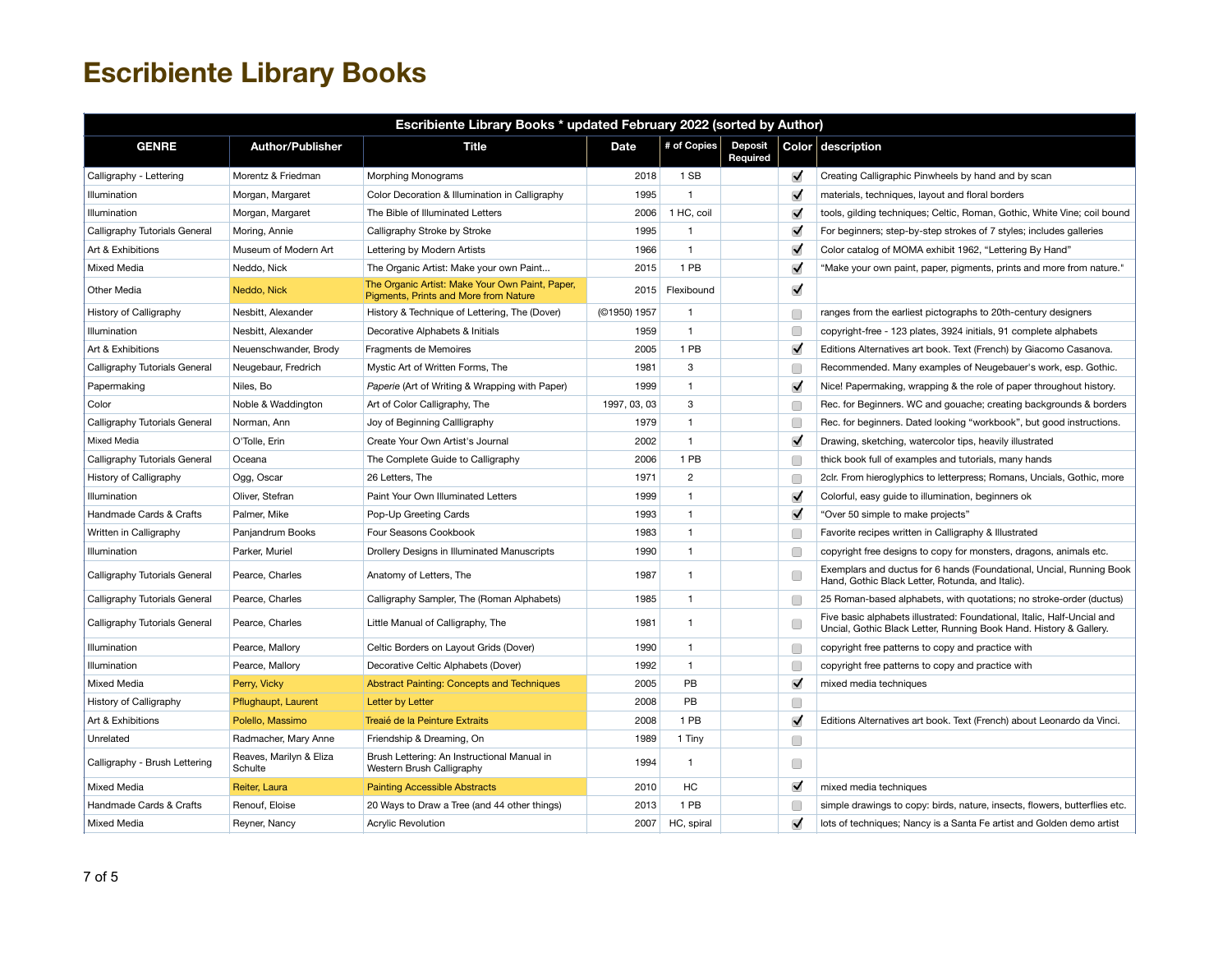| Escribiente Library Books * updated February 2022 (sorted by Author) |                                       |                                                                             |                          |                |                            |                      |                                                                                                                                                                     |  |  |
|----------------------------------------------------------------------|---------------------------------------|-----------------------------------------------------------------------------|--------------------------|----------------|----------------------------|----------------------|---------------------------------------------------------------------------------------------------------------------------------------------------------------------|--|--|
| <b>GENRE</b>                                                         | <b>Author/Publisher</b>               | Title                                                                       | Date                     | # of Copies    | <b>Deposit</b><br>Required |                      | Color description                                                                                                                                                   |  |  |
| Art & Exhibitions                                                    | Reynolds, Lloyd                       | Weathergrams                                                                | $\overline{\phantom{a}}$ | $\mathbf{1}$   |                            | O                    | (photocopy only, may be missing pages)                                                                                                                              |  |  |
| Calligraphy - Italic                                                 | Reynolds, Lloyd                       | Italic Calligraphy and Handwriting                                          | 1969                     | $\mathbf{1}$   |                            | Œ                    | small book, 6x9, 34th printing!                                                                                                                                     |  |  |
| History of Calligraphy                                               | Reynolds, Lloyd                       | My Dear Runemeister                                                         | 1981                     | $\mathbf{1}$   |                            | C                    | 178 of 300. 2clr. History/root of 26 letters & ampersand written in italic                                                                                          |  |  |
| Art & Exhibitions                                                    | Reynolds, Lloyd J.                    | Straight Impressions                                                        | 1979                     | 1 HC           | \$50                       | Œ                    | Lloyd Reynold's personal philosophy (hard to find)                                                                                                                  |  |  |
| Art & Exhibitions                                                    | Sabatier, Kitty                       | Cher Maître. : Lettres à Auguste                                            | 2002                     | 1 PB           |                            | $\blacktriangledown$ | Editions Alternatives art book. Text (French) by Auguste Rodin                                                                                                      |  |  |
| Calligraphy - Lettering                                              | Sassoon, Rosemary                     | Practical Guide to Lettering, The                                           | 1985                     | 1 PB           |                            | Г                    | drawn letters; covers writing/etching on glass; UK centric                                                                                                          |  |  |
| Calligraphy Tutorials General                                        | Sassoon, Rosemary                     | Practical Guide to Calligraphy, The                                         | 1982                     | $\mathbf{1}$   |                            | $\Box$               |                                                                                                                                                                     |  |  |
| Calligraphy - Copperplate/PP                                         | Schneider, Linda                      | Designing Faces, Figures, Florals and more!                                 | 2009                     | 1 PB           |                            | □                    | contemporary Ornate Pictorial Design tutorials (for pointed pen)                                                                                                    |  |  |
| Calligraphy - Copperplate/PP                                         | Schwandner, Johann                    | Calligraphy (Dover)                                                         | 1958                     | 1 Tall         |                            | □                    | large format; examples of ornate flourishing and decorated caps                                                                                                     |  |  |
| Illumination                                                         | Seligman, Patricia / Noad,<br>Timothy | The Illuminated Alphabet                                                    | 2001                     | 1 HC           |                            | $\blacktriangledown$ |                                                                                                                                                                     |  |  |
| Calligraphy - Blackletter                                            | Shaw, Paul                            | <b>Black Letter Primer</b>                                                  | 1982                     | 1 PB           |                            | □                    | Deposit required. An introduction to Gothic Alphabets                                                                                                               |  |  |
| Calligraphy Tutorials General                                        | Shepherd, Margaret                    | Using Calligraphy                                                           | 1979                     | $\mathbf{1}$   |                            | C                    | "A Workbook of Alphabets, Projects and Techniques"                                                                                                                  |  |  |
| Calligraphy Tutorials General                                        | Shepherd, Margaret                    | Learning Calligraphy: A Book of Lettering, Design<br>and History            | 1977-1980                | $\mathbf{1}$   |                            | Œ                    | Roman, Celtic, Versals, Gothic, Gothic Caps, Bookhand, Italics, Caps &<br>Swashes, Numerals                                                                         |  |  |
| Calligraphy Tutorials General                                        | Shepherd, Margaret                    | Borders for Calligraphy: How to Design a<br>Decorated Page                  | 1980                     | $\overline{2}$ |                            | Œ                    | Easy to follow practical guide for beginning illumination. Includes<br>decorated initials, celtic & gothic ornaments, borders, adding color.                        |  |  |
| Calligraphy Tutorials General                                        | Shepherd, Margaret                    | Capitals for Calligraphy                                                    | 1982                     | $\overline{c}$ |                            | Œ                    | the usual + Greek, Runic, Gothic, Versals, scroll, Ronde, Legende, and<br>good coverage of drawing decorated initials, design & composition                         |  |  |
| World Calligraphy                                                    | Shepherd, Margaret                    | Learn World Calligraphy                                                     | 2011 PB+SB               | $\mathbf{1}$   |                            | ✓                    | Jam-packed with examples of African, Araic, Celtic, Runes, Chinese,<br>Japanese, Ethiopic, Greek, Hebrew, Indian, Korean, Mongolian,<br>Russian and "OtherWorldly"! |  |  |
| Calligraphy Tutorials General                                        | Smith, John                           | Creative Calligraphy: Learn the Timeless Art of<br><b>Beautiful Writing</b> | 1998                     | $\mathbf{1}$   |                            | $\blacktriangledown$ | All styles; includes easy projects plus making stamps and paper                                                                                                     |  |  |
| Calligraphy Tutorials General                                        | Society of Scribes                    | 1980 Society of Scribes Engagement Calendar                                 | 1980                     | 1 SB           |                            | Œ                    | calendar pages alternates with b&w calligraphy quotes                                                                                                               |  |  |
| Art & Exhibitions                                                    | Society of Scribes, Ltd.              | Letters from New York 7 (A book of lettering and<br>related arts)           | 2010 (HC)                | 1              |                            | Œ                    | Journal; illustrated essays: diverse topics from color to lettering to<br>street markings. Editors: Christopher Calderhead & Holly Cohen                            |  |  |
| Art & Exhibitions                                                    | Society of Scribes, Ltd.              | Letters from New York (A book of lettering and<br>related arts)             | 2006                     | $\mathbf{1}$   |                            | Г                    | Journal; illustrated essays: diverse topics from drawing to tattoos!<br>Compiled and edited by Christopher Calderhead (now LAR editor)                              |  |  |
| Asian                                                                | Sogen, Omori & K Terayama             | Zen & the Art of Calligraphy                                                | 1983                     | $\mathbf{1}$   | \$50                       | □                    | Translated by John Stevens. Rare, out of print book.                                                                                                                |  |  |
| Calligraphy - Brush Lettering                                        | Song, Grace                           | Brush Pen Lettering                                                         | 2017                     | 1 PB           |                            | $\blacktriangledown$ | Step-by-step workbook for lettering decorative scripts                                                                                                              |  |  |
| Calligraphy Tutorials General                                        | Speedball                             | Speedball Textbooks - 19th Edition                                          | (1960) Rev'65            | $\mathbf{1}$   |                            | □                    |                                                                                                                                                                     |  |  |
| Calligraphy Tutorials General                                        | Speedball                             | Speedball Textbooks - 20th Edition                                          | 1972                     | $\mathbf{1}$   |                            | C                    | Editors: Charles Stoner and Henry Frankenfield                                                                                                                      |  |  |
| Calligraphy Tutorials General                                        | Speedball                             | Speedball Textbooks - 21st Edition                                          | purch. 1984              | $\mathbf{1}$   |                            | Œ                    | Editors: R A Rechelt, J C Fink, M J McKenna                                                                                                                         |  |  |
| Calligraphy Tutorials General                                        | Speedball                             | Speedball Textbooks - 22nd Edition                                          | 1991                     | $\mathbf{1}$   |                            | C                    | Editors: Joanne Fink, Judy Kaskin                                                                                                                                   |  |  |
| Calligraphy Tutorials General                                        | Speedball                             | Speedball Textbooks - 23rd Edition                                          | 1999                     | $\mathbf{1}$   |                            | Œ                    | Editors: Joanne Fink, Judy Kaskin                                                                                                                                   |  |  |
| Calligraphy Tutorials General                                        | Speedball                             | Speedball Textbooks - 24th Edition                                          | 2016                     | $\mathbf{1}$   |                            | Œ                    | Editors: Angela Vangalis & Randall M. Hasson                                                                                                                        |  |  |
| Calligraphy Tutorials General                                        | Speedball                             | Speedball Textbooks - 25th Edition                                          | 2021                     | $\mathbf{1}$   |                            | C                    | Editors: Suzanne Cunningham, Sachin Shah, and Carl Rohr                                                                                                             |  |  |
| Calligraphy - Italic                                                 | Standard, Paul                        | Arrighi's Running Hand                                                      | 1979                     | $\mathbf{1}$   |                            | Г                    | A study of Chancery Cursive, incl. 1522 "Operina"                                                                                                                   |  |  |
| History of Calligraphy                                               | Standard, Paul                        | Calligraphy's Flowering, Decay & Restoration                                | 1978                     | $\mathbf{1}$   |                            | □                    | 38 pgs; reads like one long essay; 2 color; illustrated                                                                                                             |  |  |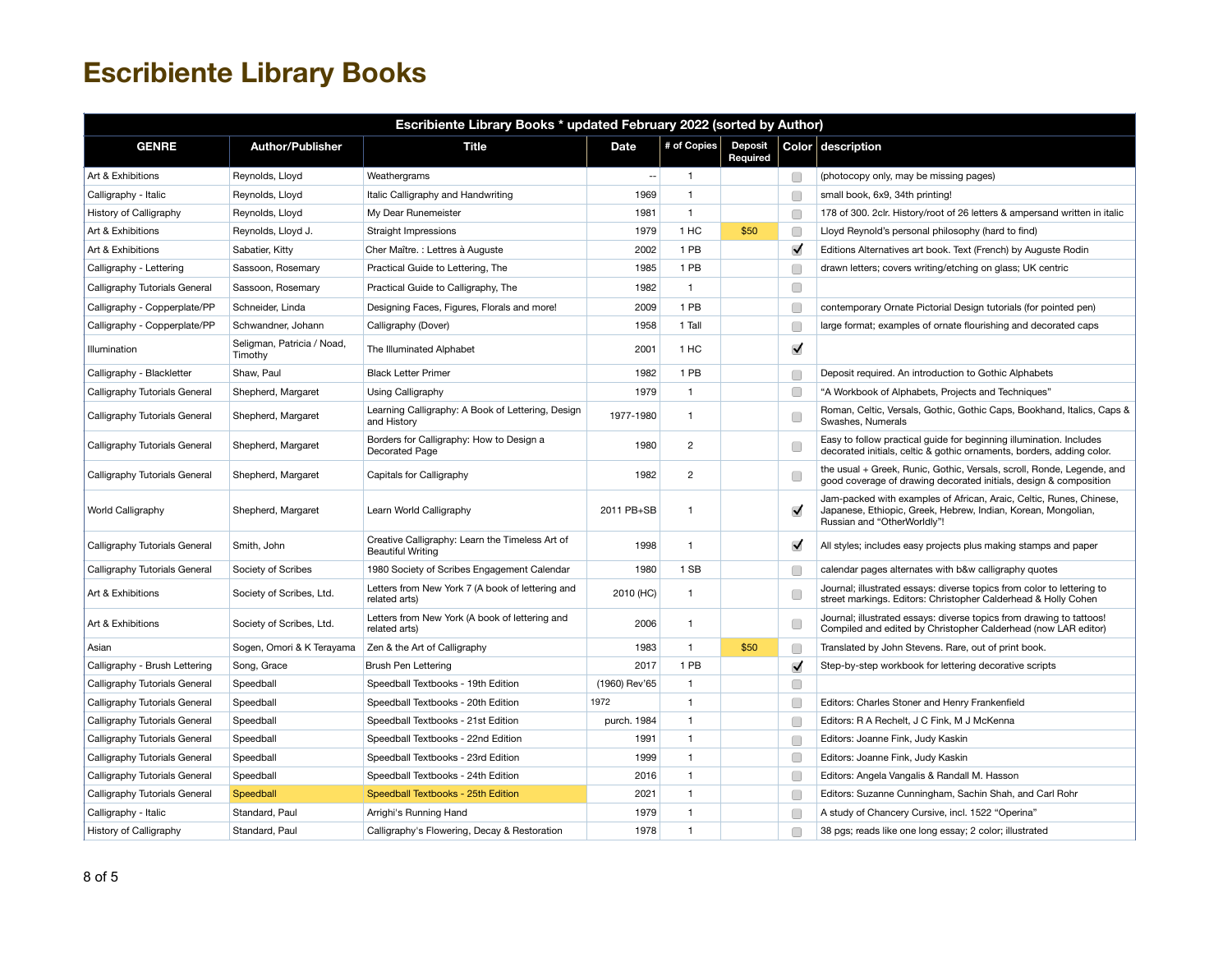| Escribiente Library Books * updated February 2022 (sorted by Author) |                                          |                                                                                            |                           |              |                            |                      |                                                                                                        |  |  |
|----------------------------------------------------------------------|------------------------------------------|--------------------------------------------------------------------------------------------|---------------------------|--------------|----------------------------|----------------------|--------------------------------------------------------------------------------------------------------|--|--|
| <b>GENRE</b>                                                         | <b>Author/Publisher</b>                  | <b>Title</b>                                                                               | <b>Date</b>               | # of Copies  | <b>Deposit</b><br>Required |                      | Color description                                                                                      |  |  |
| Art & Exhibitions                                                    | Stevens, John                            | Scribe: Artist of the Written Word                                                         | 2013                      | $\mathbf{1}$ |                            | $\Box$               | large format hardcover, heavily illustrated essays (no exemplars)                                      |  |  |
| Calligraphy Tutorials General                                        | Stevens, John                            | Special Subjects: Lettering & Word Design                                                  | 2012                      | $\mathbf{1}$ |                            | $\blacktriangledown$ | 20 original alphabets; from funky and fun to elegant and embellished                                   |  |  |
| Calligraphy Tutorials General                                        | Stribley, Miriam                         | The Calligraphy Sourcebook                                                                 | 1986                      | 1 HC         |                            | $\blacktriangledown$ | over 100 alphabets and styles; little instruction (not for beginners)                                  |  |  |
| Calligraphy Tutorials General                                        | Svaren, Jacqueline                       | Written Letters - 29 Alphabets for Calligraphers                                           | 1986 1st Rev.             | 1 Tall SB    |                            | C                    | Rec. Beg. Exemplars, large spiral bound, inc. Neuland, Bone,<br>Blackletter (improved)                 |  |  |
| Calligraphy Tutorials General                                        | Svaren, Jacqueline                       | Written Letters - 33 Alphabets for Calligraphers                                           | 1986 2nd Rev. 2 (HC & PB) |              |                            | Œ                    | 33 = Incl. Bookhand Caps, expanded handwriting.                                                        |  |  |
| Children                                                             | Svaren, Jacqueline                       | Lojor's Letters: A Space-age Story about a Boy &<br>a Gnome & Learning Italic Handwriting. | 1981                      | $\mathbf{1}$ |                            | C                    | Rare. Guide for teaching children good handwriting. (Includes six cards<br>in inside back cover flap.) |  |  |
| Calligraphy - Italic                                                 | Taipale, Denys                           | Italic Calligraphy                                                                         | 1983                      | $\mathbf{1}$ |                            | $\Box$               |                                                                                                        |  |  |
| Art & Exhibitions                                                    | Taplinger Publishing Co.                 | 1986 Calligraphers Engagement Calendar                                                     | 1986                      | 1 SB         |                            | C                    | calendar pages alternates with b&w calligraphy quotes                                                  |  |  |
| Art & Exhibitions                                                    | Taplinger Publishing Co.                 | 1983 Calligraphers Engagement Calendar                                                     | 1983                      | 1 SB         |                            | C                    | calendar pages alternates with b&w calligraphy quotes                                                  |  |  |
| Art & Exhibitions                                                    | Taplinger Publishing Co.                 | 1984 Calligraphers Engagement Calendar                                                     | 1984                      | 1 SB         |                            | C                    | calendar pages alternates with b&w calligraphy quotes                                                  |  |  |
| Art & Exhibitions                                                    | Taplinger Publishing Co.                 | 1985 Calligraphers Engagement Calendar                                                     | 1985                      | 1 SB         |                            | C                    | calendar pages alternates with b&w calligraphy quotes                                                  |  |  |
| Art & Exhibitions                                                    | The Artful Letter/Universe               | 1989 Calligraphers Engagement Calendar                                                     | 1989                      | 1 SB         |                            | C                    | calendar pages alternates with b&w calligraphy quotes                                                  |  |  |
| Art & Exhibitions                                                    | The Artful Letter/Universe               | 2002 Calligraphers Engagement Calendar                                                     | 1990                      | 1 SB         |                            | C                    | calendar pages alternates with b&w calligraphy quotes                                                  |  |  |
| Art & Exhibitions                                                    | The Society of Scribes &<br>Illuminators | Celebrate Calligraphy; The 90th Anniversary<br>Exhibition of the SSI                       | 2011 PB                   | $\mathbf{1}$ |                            | $\blacktriangledown$ | beautiful traditional and contemporary examples from SSI members                                       |  |  |
| Illumination                                                         | Thomas, Marcel                           | Golden Age (The), Manuscript Painting                                                      | 1979                      | $\mathbf{1}$ |                            | $\blacktriangledown$ | Manuscript Painting at the time of Jean, Duke of Berry (Paris, France)                                 |  |  |
| <b>Business of Calligraphy</b>                                       | Thorpe, Molly Suber                      | The Calligrapher's Business Handbook                                                       | 2017 1 PB                 |              |                            | C                    | Pricing and policies for lettering artists * N/A currently (lost?)                                     |  |  |
| Calligraphy - Copperplate/PP                                         | <b>Thorpe, Molly Suber</b>               | <b>Mastering Modern Calligraphy</b>                                                        | 2019                      | 1 SB         |                            | $\blacktriangledown$ | nice followup to her first book; organizes variations into "styles"                                    |  |  |
| Calligraphy - Copperplate/PP                                         | Thorpe, Molly Super                      | Modern Calligraphy: Everything You Need to<br>Know to Get Started in Script Calligraphy    | 2013                      | 1            |                            | $\blacktriangledown$ | "Modern" pointed pen, A-Z variations; projects; flourishing etc.                                       |  |  |
| Papermaking                                                          | Toale, Bernard                           | Art of Papermaking, The                                                                    | 1983                      | $\mathbf{1}$ |                            | C                    | B&W instruction, color gallery; step-by-step photos                                                    |  |  |
| Children                                                             | Tudor, Tasha                             | A is for Annabelle (A Doll's Alphabet)                                                     | 2001                      | 1 HC         |                            | $\blacktriangledown$ | useful for flower border ideas (a là Heather Held's Victorian Pen style)                               |  |  |
| Calligraphy - Copperplate/PP                                         | Turner, Gordon                           | The Technique of Copperplate Calligraphy                                                   | 1987                      | 1 PB         |                            | C                    | "A manual and model book of the Pointed Pen method."                                                   |  |  |
| Illumination                                                         | Turtle's Quill Scriptorium               | Birds: An Anthology of Poems & Prose                                                       | 1971                      | 1 Tiny       |                            | □                    |                                                                                                        |  |  |
| Illumination                                                         | Turtle's Quill Scriptorium               | Bluejay Yarn (by Mark Twain)                                                               | 1975                      | 1 Tiny       |                            | $\Box$               |                                                                                                        |  |  |
| Illumination                                                         | Turtle's Quill Scriptorium               | David                                                                                      | 1970                      | 1 Tiny       |                            | O                    |                                                                                                        |  |  |
| Illumination                                                         | Turtle's Quill Scriptorium               | Insects: A Miscellany                                                                      | 1971                      | 1 Tiny       |                            | O                    |                                                                                                        |  |  |
| Illumination                                                         | Turtle's Quill Scriptorium               | Of Mice                                                                                    | 1966                      | 1 Tiny       |                            | $\Box$               |                                                                                                        |  |  |
| Illumination                                                         | Turtle's Quill Scriptorium               | Thaddeus                                                                                   | 1972                      | 1 Tiny       |                            | $\Box$               |                                                                                                        |  |  |
| Illumination                                                         | Turtle's Quill Scriptorium               | Zooabet                                                                                    | 1967                      | 1 Tiny       |                            | $\Box$               |                                                                                                        |  |  |
| Illumination                                                         | Tymms, W. & Wyatt, M.                    | Masterpieces of Illuminated Letters and Borders                                            | 2006                      | $\mathbf{1}$ |                            | $\blacktriangledown$ | lots of examples; no instruction (Dover book)                                                          |  |  |
| Illumination                                                         | Van Moé, Émile-A.                        | The Decorated Letter in Manuscripts From the<br>Vilith to the Xilth Century                | 1950                      | 1 HC         |                            | O                    | Mostly images of large illuminated letters, in color. Oversized book.                                  |  |  |
| Mixed Media                                                          | Van Vliet, Rolina                        | Painting Abstracts: Ideas, Projects and<br><b>Techniques</b>                               | 2008                      | PB           |                            | $\blacktriangledown$ | mixed media techniques                                                                                 |  |  |
| Art & Exhibitions                                                    | Varik, Mart                              | Villu Toots: 100 Book Covers                                                               |                           |              |                            | □                    |                                                                                                        |  |  |